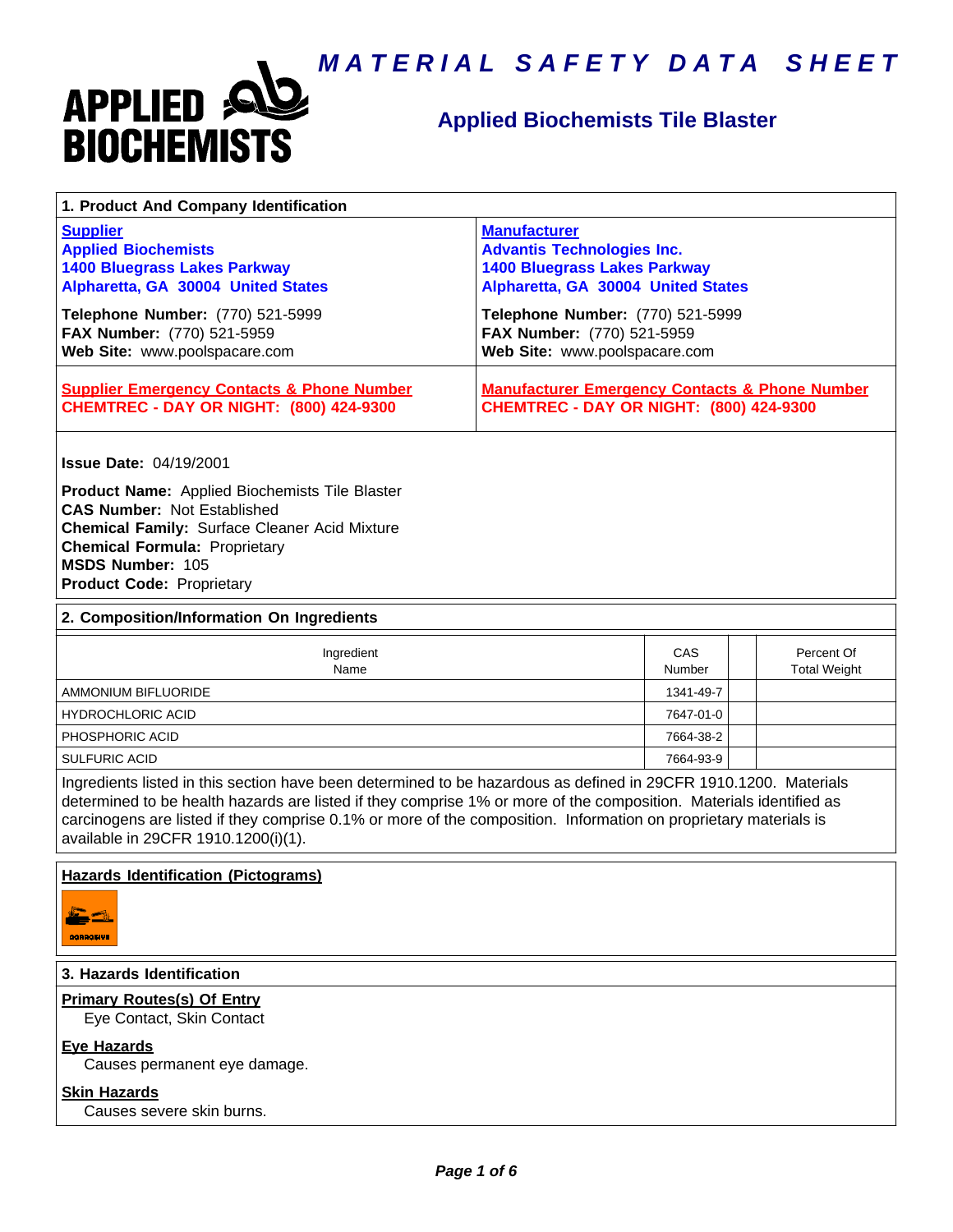# **Applied Biochemists Tile Blaster**

## **3. Hazards Identification - Continued**

## **Ingestion Hazards**

Toxic by ingestion.

## **Inhalation Hazards**

Toxic by Inhalation. May cayse Pulmonary edema.

## **Signs And Symptoms**

Irritation of Eyes, Skin and Respiratory Passages

# **First Aid (Pictograms)**



# **4. First Aid Measures**

#### **Eye**

In case of contact, hold eyelids apart and immediately flush eyes with plenty of water for at least 15 minutes.Call a physician or a poison control center immediately.

#### **Skin**

Rinse the affected area with tepid water for at least 15 minutes. Get medical attention immediately if irritation (redness, rash, blistering) develops and persists.

#### **Ingestion**

DO NOT INDUCE VOMITING. Drink large amounts of water. Contact a physician or poison control.

#### **Inhalation**

If inhaled, remove to fresh air. If breathing is difficult, give oxygen. Call a physician or a poison control center immediately.

## **Fire Fighting (Pictograms)**



## **5. Fire Fighting Measures**

**Flash Point:** N/A°F

## **Extinguishing Media**

In case of fire, soak (flood) with water.

## **Fire Fighting Instructions**

Water can be used to cool and protect exposed material. Firefighters should wear self-contained breathing apparatus and full protective gear.

#### **6.Accidental ReleaseMeasures**

Use acid spill kit to neutralize and contain spill or neutralize spill area with soda ash or lime. Flood with water. Use appropriate containers to avoid environmental contamination. Use appropriate personal protective equipment (PPE).

## **7. Handling And Storage**

## **Handling And Storage Precautions**

Keep out of reach of children. Take care to limit exposure. Do not store with alkalis.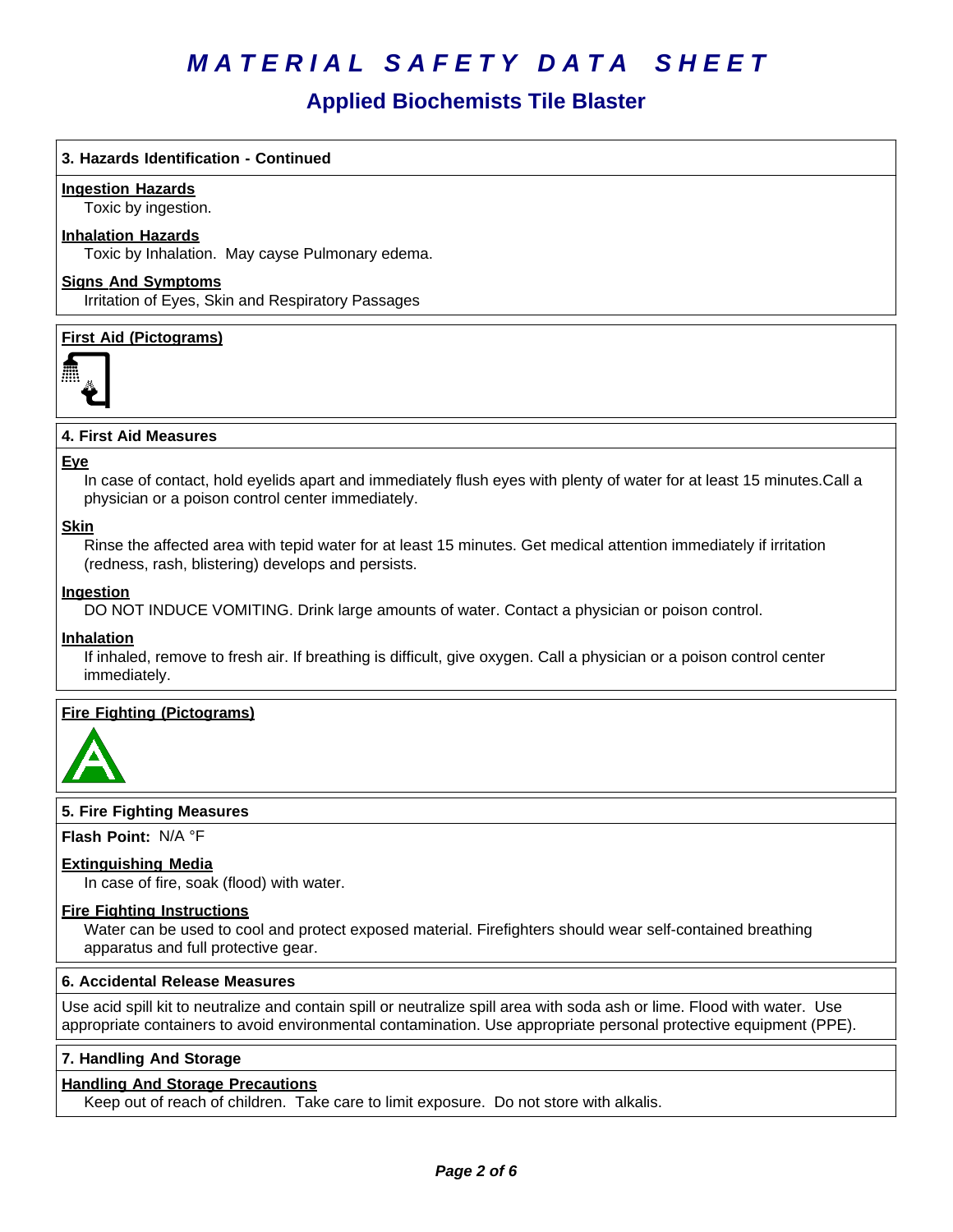# **Applied Biochemists Tile Blaster**

# **7. Handling And Storage - Continued**

#### **Handling Precautions**

Avoid contact with eyes. Avoid contact with skin and clothing. Wash thoroughly after handling.

#### **Storage Precautions**

Avoid contact with Alkalis, Amines, and Metals. Do not store in glass. Keep out of reach of children.

#### **Work/Hygienic Practices**

Use safe chemical handling procedures suitable for the hazards presended by this material.

## **Protective Clothing (Pictograms)**



#### **8. Exposure Controls/Personal Protection**

## **Engineering Controls**

Local exhaust reccommended. Special exhaust not required

#### **Eye/Face Protection**

Safety glasses with side shields or goggles recommended.

#### **Skin Protection**

Chemical-resistant gloves.

# **Respiratory Protection**

None normally required.

# **Other/General Protection**

Rubber Apron is recommended. Eye wash and safety shower in work area recommended.

# **Ingredient(s) - Exposure Limits**

AMMONIUM BIFLUORIDE ACGIH TLV-TWA 2.5 mg/m3 OSHA PEL-TWA 2.5 mg/m3 HYDROCHLORIC ACID ACGIH TLV-CEILING 5 ppm OSHA PEL-CEILING 5 ppm PHOSPHORIC ACID PEL TLV 1mg/m3 1mg/m3 SULFURIC ACID ACGIH TLV-STEL 3 mg/m3 ACGIH TLV-TWA 1 mg/m3 OSHA PEL-TWA 1 mg/m3

#### **9. Physical And Chemical Properties**

#### **Appearance**

Dark brown liquid

## **Odor**

Characteristic, pungent odor

**Chemical Type:** Mixture **Physical State:** Liquid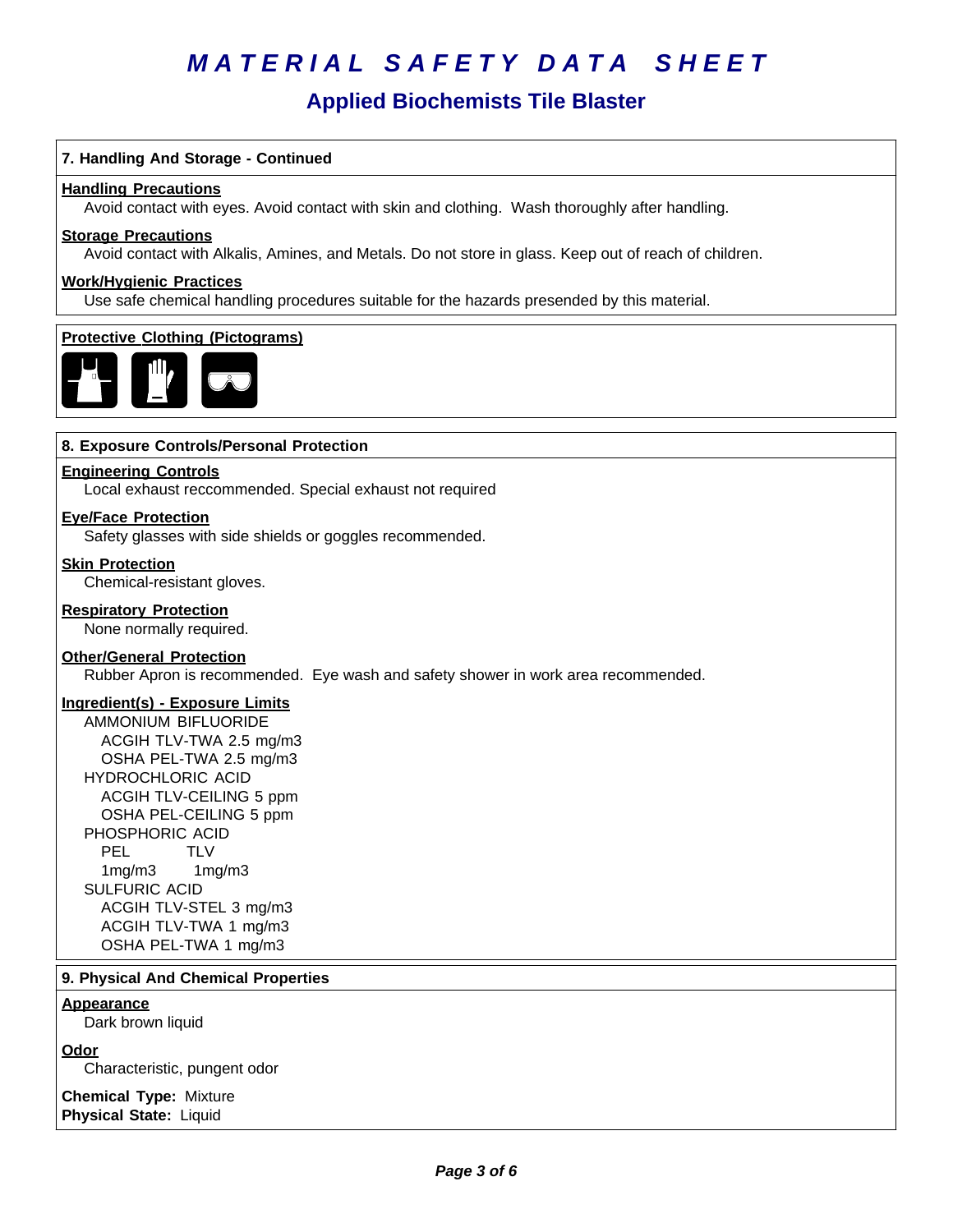# **Applied Biochemists Tile Blaster**

#### **9. Physical And Chemical Properties - Continued**

# **Odor - Continued**

**Melting Point:** n/a°F **Boiling Point:** 212°F **Specific Gravity:** 1.1-1.2 **Percent Volitales:** >50 **Packing Density:** NOT DETERMINED **Vapor Pressure:** 42 **Vapor Density:** UNKNOWN **pH Factor:** 0-2 **Solubility:** Soluble in Water **Viscosity: NOT DETERMINED** 

#### **10. Stability And Reactivity**

## **Stability: Stable**

**Hazardous Polymerization: Will not occur** 

#### **Incompatible Materials**

Avoid contact with strong Amines, Alkalis, **GLASS** and Metals.

#### **Hazardous Decomposition Products**

Hydrogen, POx, Fluoride, Ammonia, Oxides of Nitrogen and Sulfur

#### **11. Toxicological Information**

## **Conditions Aggravated By Exposure**

Respiratory Conditions

## **Ingredient(s) - Carginogenicity**

SULFURIC ACID NTP - Listed On The National Toxicology Program Listed In The IARC Monographs

#### **12. Ecological Information**

No Data Available...

#### **13. Disposal Considerations**

Refer to applicable federal, state, and local regulations prior to disposition of container and residual contents.

#### **14. Transport Information**

#### **Proper Shipping Name**

CORRISIVE LIQUID, ACIDIC, INORGANIC, N.O.S.(CONTAINS, HYDROFLUORIC ACID AND SULFURIC ACID MIXTURE

#### **Hazard Class**

8, PGII (<1L Consumer Commodity ORM-D)

# **DOT Identification Number**

UN3264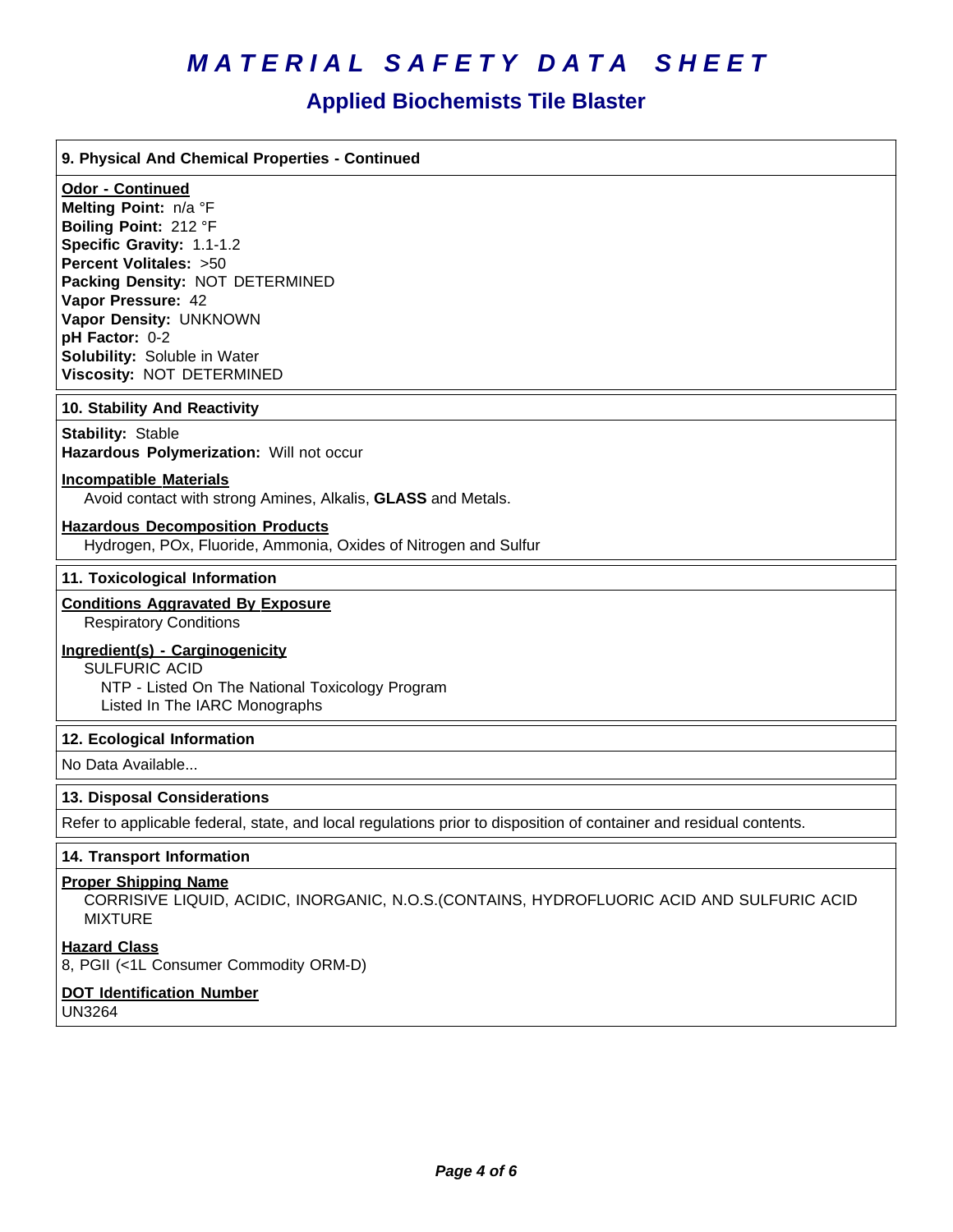# **Applied Biochemists Tile Blaster**

# **DOT (Pictograms)**



# **15. Regulatory Information**

# **Ingredient(s) - U.S. Regulatory Information**

HYDROCHLORIC ACID SARA Title III - Section 313 Form "R"/TRI Reportable Chemical SARA - Acute Health Hazard SULFURIC ACID SARA Title III - EPA Part 355 Extremely Hazardous Substance SARA Title III - Section 313 Form "R"/TRI Reportable Chemical SARA - Acute Health Hazard SARA - Chronic Health Hazard SARA - Fire Hazard SARA - Reactivity Hazard **Ingredient(s) - State Regulations** AMMONIUM BIFLUORIDE New Jersey - Workplace Hazard NewJersey -Special Hazard Pennsylvania - Workplace Hazard Pennsylvania - Environmental Hazard New York City - Hazardous Substance HYDROCHLORIC ACID New Jersey - Workplace Hazard New Jersey - Environmental Hazard NewJersey -Special Hazard New Jersey - TCPA Extraordinarily Hazardous Substance Pennsylvania - Workplace Hazard Pennsylvania - Environmental Hazard Massachusetts - Hazardous Substance New York City - Hazardous Substance SULFURIC ACID New Jersey - Workplace Hazard New Jersey - Environmental Hazard New Jersey - Special Hazard Pennsylvania - Workplace Hazard Pennsylvania - Environmental Hazard California - CalARP Table 3 Regulated Substance Massachusetts - Hazardous Substance New York City - Hazardous Substance **Canadian Regulatory Information** Class D, Div 1a - Poisonous or Infectious Material: immediate and serious toxic effects Class D, Div 2a - Poisonous or Infectious Material: other toxic effects Class D, Div 2b - Poisonous or Infectious Material: other toxic effects

Class E - Corrosive Material